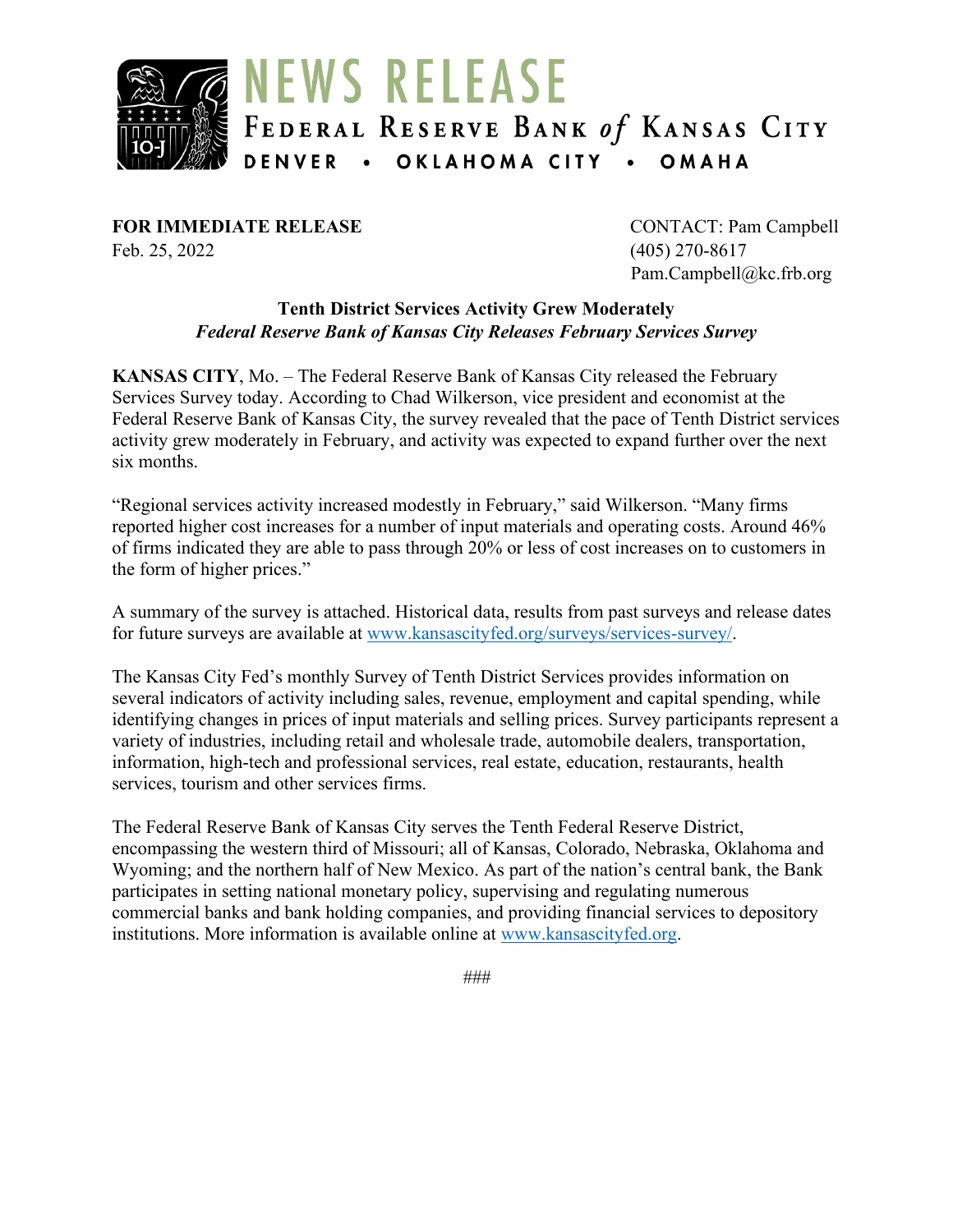## **TENTH DISTRICT SERVICES SUMMARY**

Tenth District services activity grew moderately in February, and activity was expected to expand further over the next six months (Chart 1 & Table 1). Indexes for input and selling prices increased more in February compared to a month ago. Most firms continued to expect input and selling prices to rise over the next six months.

## **Business Activity Grew Moderately**

The month-over-month services composite index was 12 in February, lower than 15 in January, but up slightly from 11 in December (Tables 1 & 2). The composite index is a weighted average of the revenue/sales, employment, and inventory indexes. The increase in revenue and sales was driven by more retail, transportation, and professional and high-tech services activity. However, auto, healthcare, and restaurant activity declined. Month-over-month indexes remained positive in February, indicating expansion. In particular, the indexes for employment, wages and benefits, and capital expenditures increased at a faster pace. The inventory and access to credit indexes also edged higher. The year-over-year composite index eased modestly from 37 to 32, but capital expenditures continued to increase from year-ago levels. Expectations for services activity expanded further in February. The future composite index grew from 37 to 41, with additional increases in expectations for revenue and sales, access to credit, and capital spending.

# **Special Questions**

This month contacts were asked special questions about business costs and how much of their costs care passed through in the form of higher prices. In February, 88% of businesses reported higher costs from wages and 66% of firms reported higher costs from non-wage benefits (Chart 2). Over a third of business contacts reported higher financing costs, though most reported no change, and around 60% of firms reported higher real estate expenses (e.g. rent, maintenance, and construction). Most firms reported higher costs of some sort. Roughly 46% of firms indicated the ability to pass through 20% or less of cost increases to customers in the form of higher prices (Chart 3). On the other hand, 24% of firms reported they could pass through 80-100% of cost increases. Several contacts noted that the pace of cost increases has made it difficult to pass through changing costs via price increases to customers.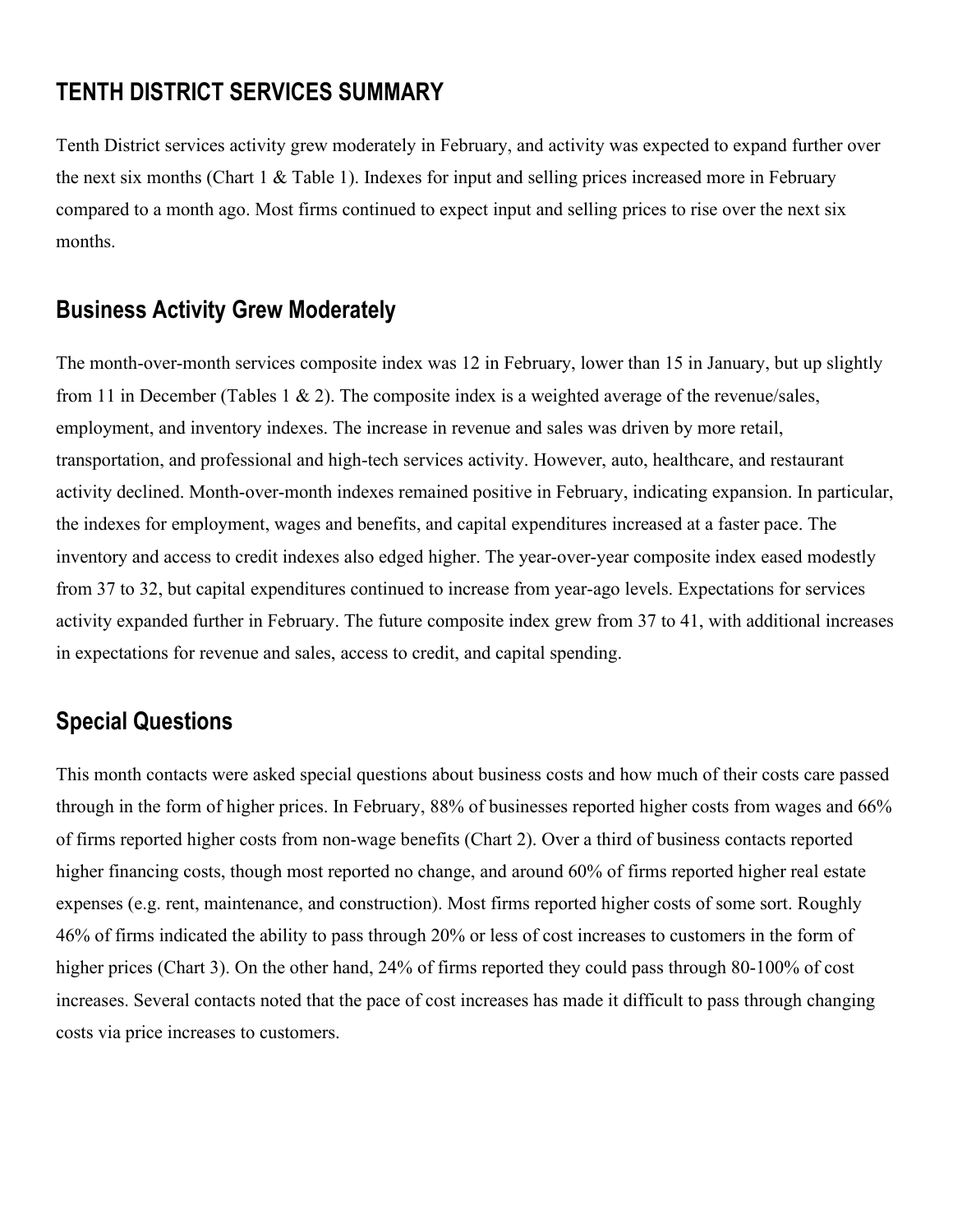### **Selected Services Comments**

"We are optimistic that things will return to normal and hiring will pick up in the year ahead. At this point, as a small staffing business, we are still feeling that there is a labor supply shortage."

"We can't find enough workers and can't get some of our workers to show up and work. We can't get enough product. Our costs keep going up."

"Capital expenditures are down because lead times on new equipment are over 12 months."

"Liability insurance costs associated with commercial transportation have increased considerably. We have experienced premium increases of 20% in each of the last two years, with the latest increase occurring in February. We have been moderately successful in passing these increased costs along to the consumer via freight rate increases and product margin increases."

"Overall activity is strong... we have finally been able to hire solid candidates. Nearly all open positions have been filled."

"Since there is a shortage of truck drivers, customers are willing to pay most anything, within reason, to make sure their freight [is delivered] safe and on time."

"We have eaten cost increases in the past, but 20% price increases are causing us to have to raise our prices. We cannot keep bleeding [profit] margins or we will not make money."

"The higher the wages, the higher our billings."

"I will try to absorb as much increased costs as possible but can't absorb it all… may cut back on non-critical investments, delay replacing equipment."

"Price changes are coming at us so fast we can't keep up. By the time we have increased our pricing to clients we are hit with another."

"We are able to pass on price increases thus far but starting to face resistance."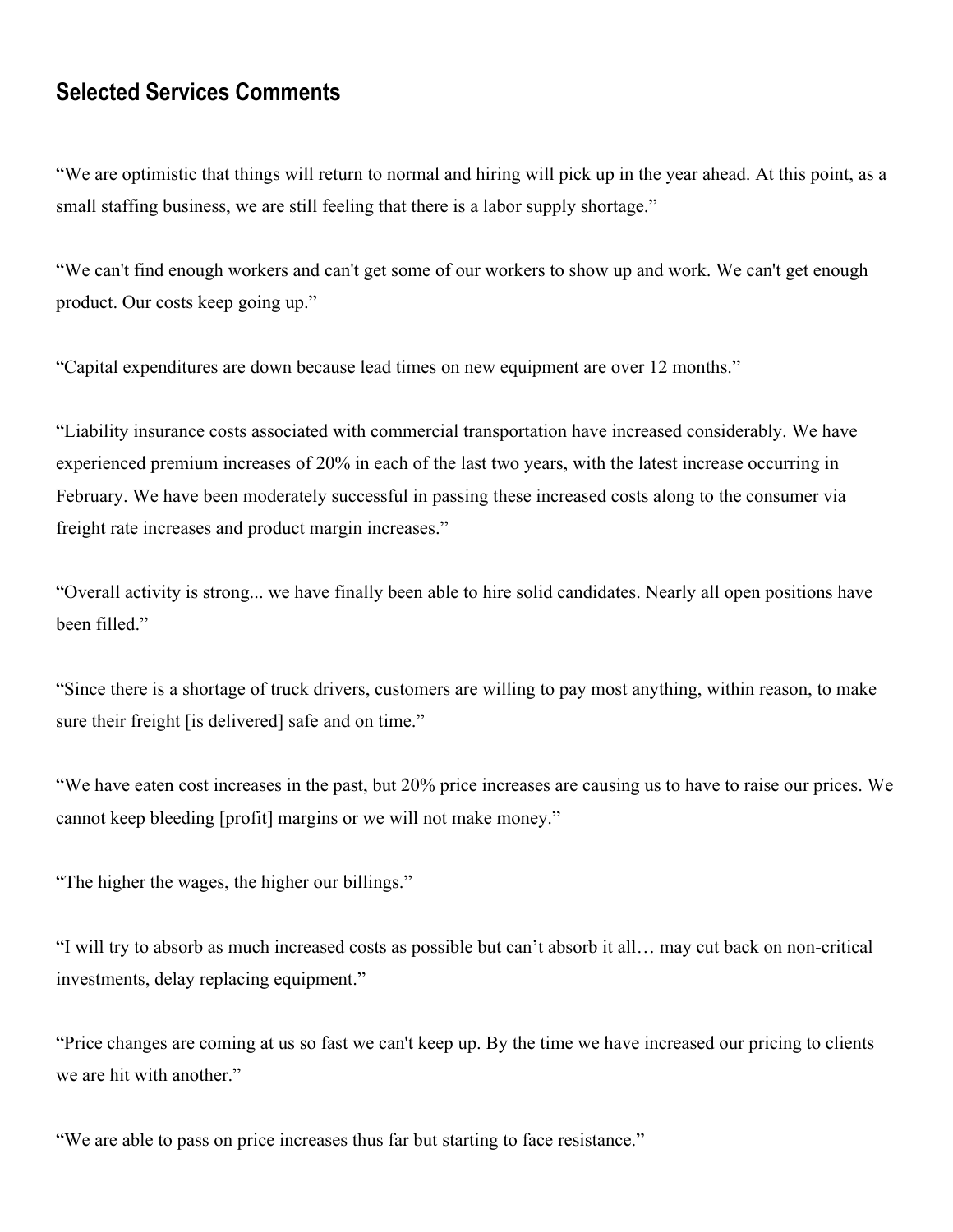### **Table 1. Summary of Tenth District Services Conditions, February 2022**

|                                    |          |    | February vs. January<br>$(\text{percent})^*$ |                    | February vs. Year Ago<br>(percent)* |          |    |                 | <b>Expected in Six Months</b><br>$(percent)^*$ |    |    |                          |                    |           |
|------------------------------------|----------|----|----------------------------------------------|--------------------|-------------------------------------|----------|----|-----------------|------------------------------------------------|----|----|--------------------------|--------------------|-----------|
|                                    |          | No |                                              | Diff               | <b>SA</b>                           |          | No |                 | Diff                                           |    | No |                          | Diff               | <b>SA</b> |
| <b>Plant Level Indicators</b>      | Increase |    | Change Decrease                              | Index <sup>^</sup> | Index*^                             | Increase |    | Change Decrease | Index <sup>^</sup>                             |    |    | Increase Change Decrease | Index <sup>^</sup> | Index*/   |
| Composite Index                    |          |    |                                              | 2                  | 12                                  |          |    |                 | 32                                             |    |    |                          | 39                 | 41        |
| <b>General Revenue/Sales</b>       | 26       | 40 | 34                                           | $-8$               | 7                                   | 66       | 12 | 22              | 43                                             | 66 | 21 | 13                       | 52                 | 57        |
| Number of Employees                | 31       | 53 | 16                                           | 15                 | 22                                  | 43       | 36 | 21              | 22                                             | 46 | 39 | 15                       | 31                 | 31        |
| <b>Employee Hours Worked</b>       | 29       | 60 | 10                                           | 19                 | 31                                  | 37       | 52 | 10              | 27                                             | 41 | 52 | 8                        | 33                 | 33        |
| Part-Time/Temporary Employment     | 13       | 81 | 6                                            | 7                  | 13                                  | 15       | 81 | 4               | 10                                             | 19 | 76 | 4                        | 15                 | 14        |
| Wages and Benefits                 | 54       | 41 | 4                                            | 50                 | 59                                  | 78       | 15 |                 | 70                                             | 63 | 33 | 4                        | 58                 | 62        |
| <b>Inventory Levels</b>            | 23       | 64 | 14                                           | 9                  | 9                                   | 35       | 48 | 17              | 18                                             | 29 | 60 | 11                       | 18                 | 16        |
| Credit Conditions/Access to Credit | 9        | 88 | 3                                            | 6                  | 6                                   | 12       | 79 | 9               | 3                                              | 11 | 85 | 5                        | 6                  | 6         |
| <b>Capital Expenditures</b>        | 29       | 68 | 3                                            | 26                 | 35                                  | 42       | 47 | 11              | 31                                             | 42 | 51 | 8                        | 34                 | 32        |
| <b>Input Prices</b>                | 75       | 24 |                                              | 73                 | 75                                  | 80       | 17 | 3               | 77                                             | 72 | 23 | 5                        | 68                 | 69        |
| <b>Selling Prices</b>              | 57       | 40 | 3                                            | 54                 | 63                                  | 76       | 15 | 9               | 67                                             | 65 | 29 | 6                        | 59                 | 56        |

\*Percentage may not add to 100 due to rounding.

^Diffusion Index. The diffusion index is calculated as the percentage of total respondents reporting increases minus the percentage reporting declines. \*^Seasonally Adjusted Diffusion Index. The month vs. month and expected-in-six-months diffusion indexes are seasonally adjusted using Census X-13.

Note: The February survey was open for a six-day period from February 16-22, 2022 and included 68 responses from firms in Colorado, Kansas, Nebraska, Oklahoma, Wyoming, northern New Mexico, and western Missouri.



#### **Chart 1. Services Composite Indexes**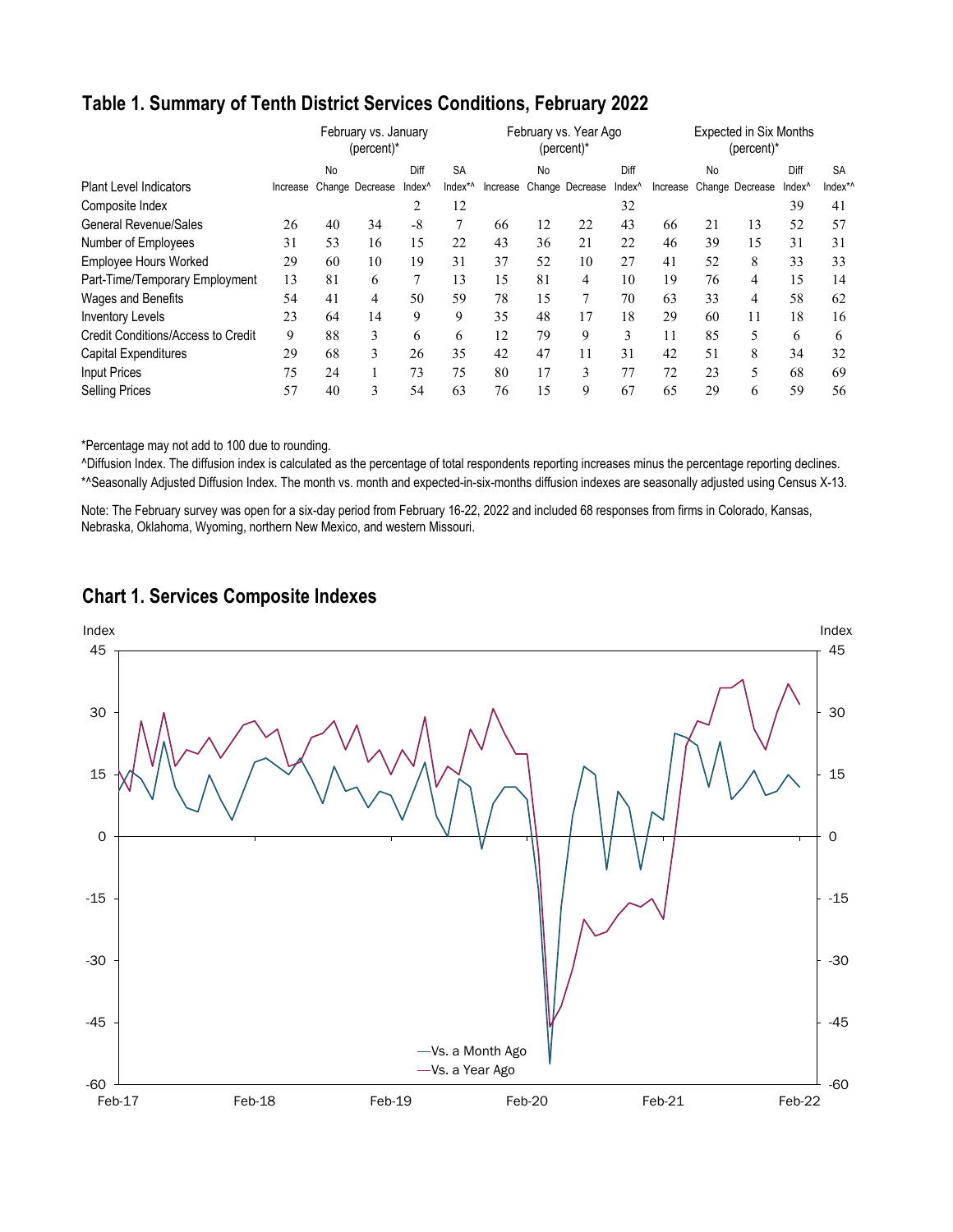

### **Chart 2. Special Question: How have your firm's costs changed over the past year in the following categories?**

#### **Chart 3. Special Question: If your firm is facing higher costs, what share of those increases are you able to pass through to customers in the form of higher prices?**